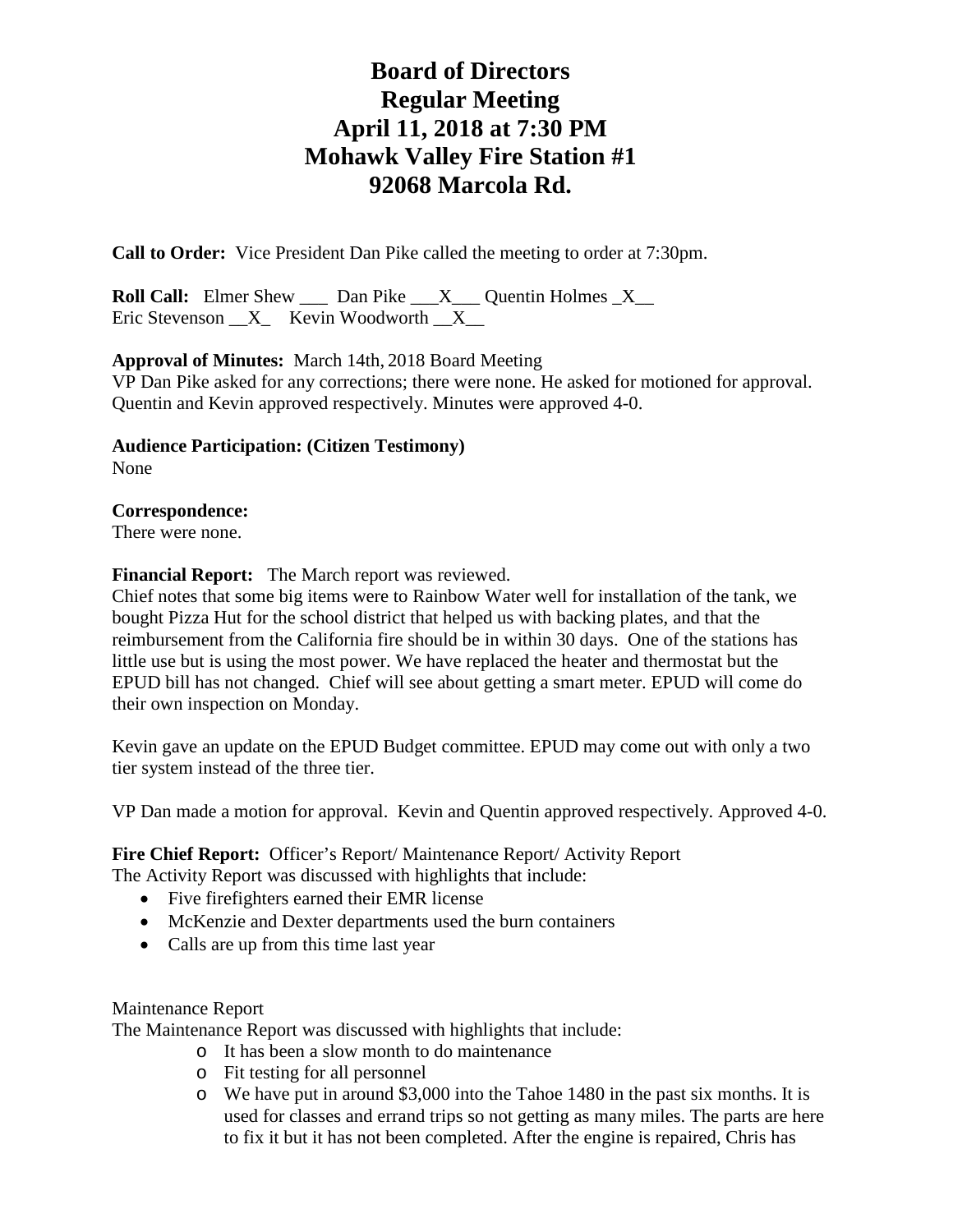# **Board of Directors Regular Meeting April 11, 2018 at 7:30 PM Mohawk Valley Fire Station #1 92068 Marcola Rd.**

high hopes it can go to 200,000 miles. It currently has 129,000. Dan asked about exemptions. Chris didn't think there were any for DEF equipment.

o Chris is now certified as an emergency apparatus technician Certificate F1,2,3 and 4.

A summary of Chief's hours were included in the packet. He stated there is now an Officer program where someone will be guaranteed to run calls if Chief is out.

## **Old Business**:

1. Station 2

We are in the process of getting it surveyed. Once that is done, it is expected it can be signed over. We will need a well and to get septic approved, but it doesn't need to be installed yet.

#### 2. Bond

The vote is on May 15<sup>th</sup>. The PAC is sending out mailers but Chief wasn't sure if that has been done yet. The PAC is also putting up yard signs and announcing it on the Facebook page.

#### 3. Chief's Review

Quentin and Kevin's reviews were included in the packet. President Elmer noted to Chief before the meeting that he could share that Elmer said Chief has met all standards.

#### **New Business:**

1. Budget Meeting

The budget meeting will start right after the board meeting. The board will stay for the meeting.

## 2. Meeting Minutes

Chief came across that the last executive session content was not allowed. Comments made about the direction of the department should be public. District attorney stated we could make the minutes public. Motion was made to make those minute public. Motion passed 4- 0.

#### **Items Not on Agenda: None**

## **Future Meeting Agenda Items:**

#### Reader Board

Chief gave a brief update that the Booster club, Lion's Club, and MVRFD have agreed to get a new reader board but there hasn't been any contact between the groups recently.